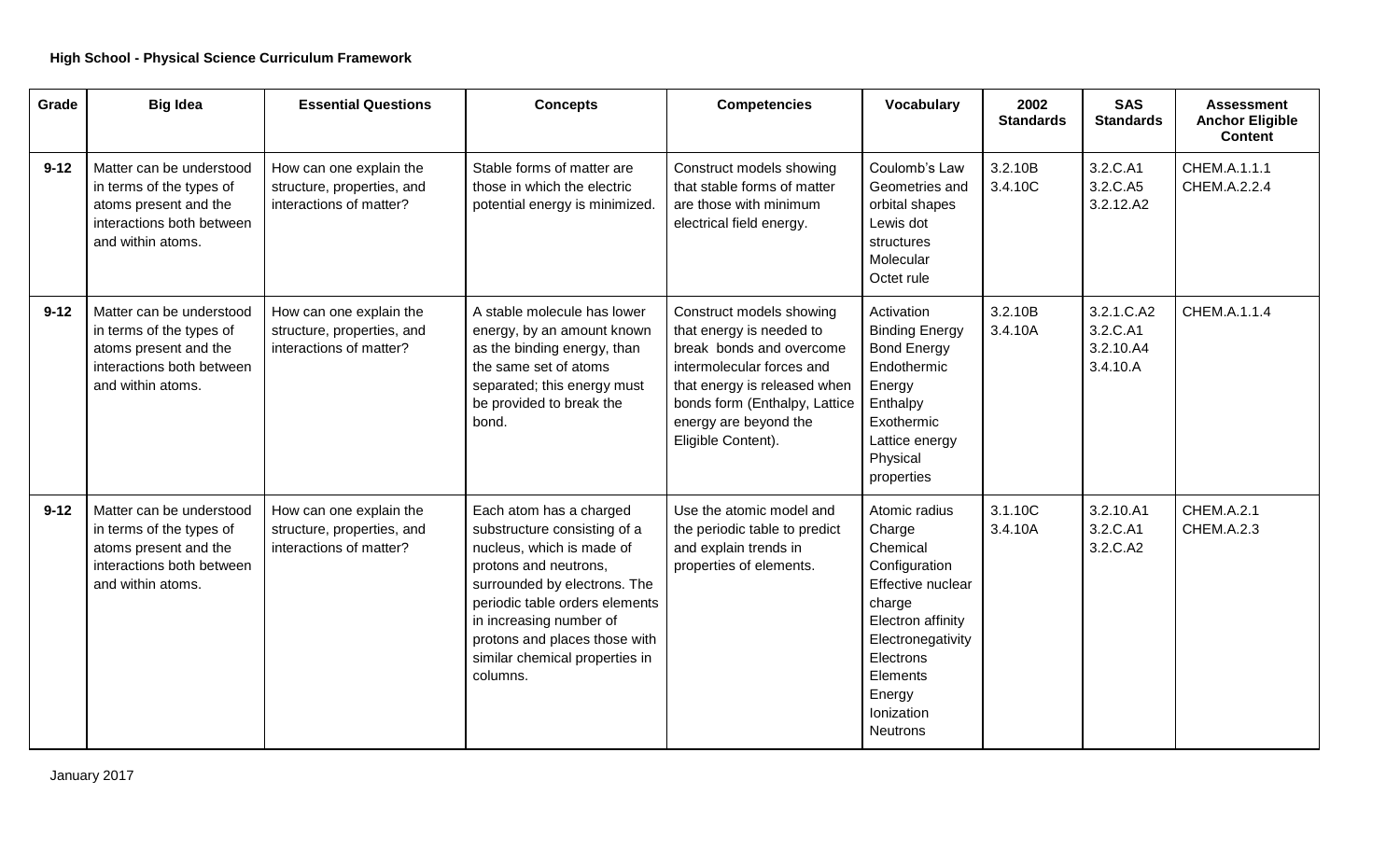|          |                                                                                                                                 |                                                                                  |                                                                                                                                             |                                                                                                                                                                                                  | Nucleus<br>Orbital diagram<br>Particles<br>Physical<br>properties<br>Protons<br>Reactivity<br>Shielding effect<br>Subatomic                                                                  |           |                                                                                      |                                                                                                   |
|----------|---------------------------------------------------------------------------------------------------------------------------------|----------------------------------------------------------------------------------|---------------------------------------------------------------------------------------------------------------------------------------------|--------------------------------------------------------------------------------------------------------------------------------------------------------------------------------------------------|----------------------------------------------------------------------------------------------------------------------------------------------------------------------------------------------|-----------|--------------------------------------------------------------------------------------|---------------------------------------------------------------------------------------------------|
| $9 - 12$ | Matter can be understood<br>in terms of the types of<br>atoms present and the<br>interactions both between<br>and within atoms. | How can one explain the<br>structure, properties, and<br>interactions of matter? | Each atom has a charged<br>substructure consisting of a<br>nucleus, which is made of<br>protons and neutrons, and<br>surrounding electrons. | Develop a model showing<br>the likely position of electrons<br>as determined by the<br>quantized energy levels of<br>atoms.                                                                      | Bohr<br>Configuration<br>Dalton<br>Electronic<br>Emission<br>Energy levels<br><b>Excited state</b><br>Ground state<br>Orbitals<br>Quantized<br>Sublevels<br>Rutherford<br>Spectra<br>Thomson | 3.4.1.10A | 3.2.10.A1<br>3.2.C.A1<br>3.2.C.A2<br>3.2.10.A5<br>3.2.12.A2                          | CHEM.A.2.2<br>CHEM.A.2.2.1<br>CHEM.A.2.2.2<br>CHEM.A.2.2.3<br>CHEM.A.2.2.4                        |
| $9 - 12$ | Matter can be understood<br>in terms of the types of<br>atoms present and the<br>interactions both between<br>and within atoms. | How can one explain the<br>structure, properties, and<br>interactions of matter? | The solubility of solutions<br>depends on their properties<br>and other factors. e.g.,<br>dissolving, dissociating                          | Develop explanations and/or<br>mathematical expressions<br>comparing solutions made<br>from ionic and covalent<br>solutes and how various<br>factors affect the solubility of<br>these solutions | Colligative<br>Heterogeneous<br>Homogeneous<br>"Like dissolves<br>like"<br>Molarity<br>Percent by mass<br>Percent by<br>volume<br>Polarity<br>Properties<br>Solubility<br>Solute             | 3.4.12.A  | 3.2.C.A1<br>3.2.C.A2<br>3.2.C.A4<br>3.2.10.A2<br>3.2.10.A4<br>3.2.10.A5<br>3.2.12.A1 | <b>CHEM.A.1.2</b><br>CHEM.A.1.2.1<br>CHEM.A.1.2.2<br>CHEM.A.1.2.3<br>CHEM.A.1.2.4<br>CHEM.A.1.2.5 |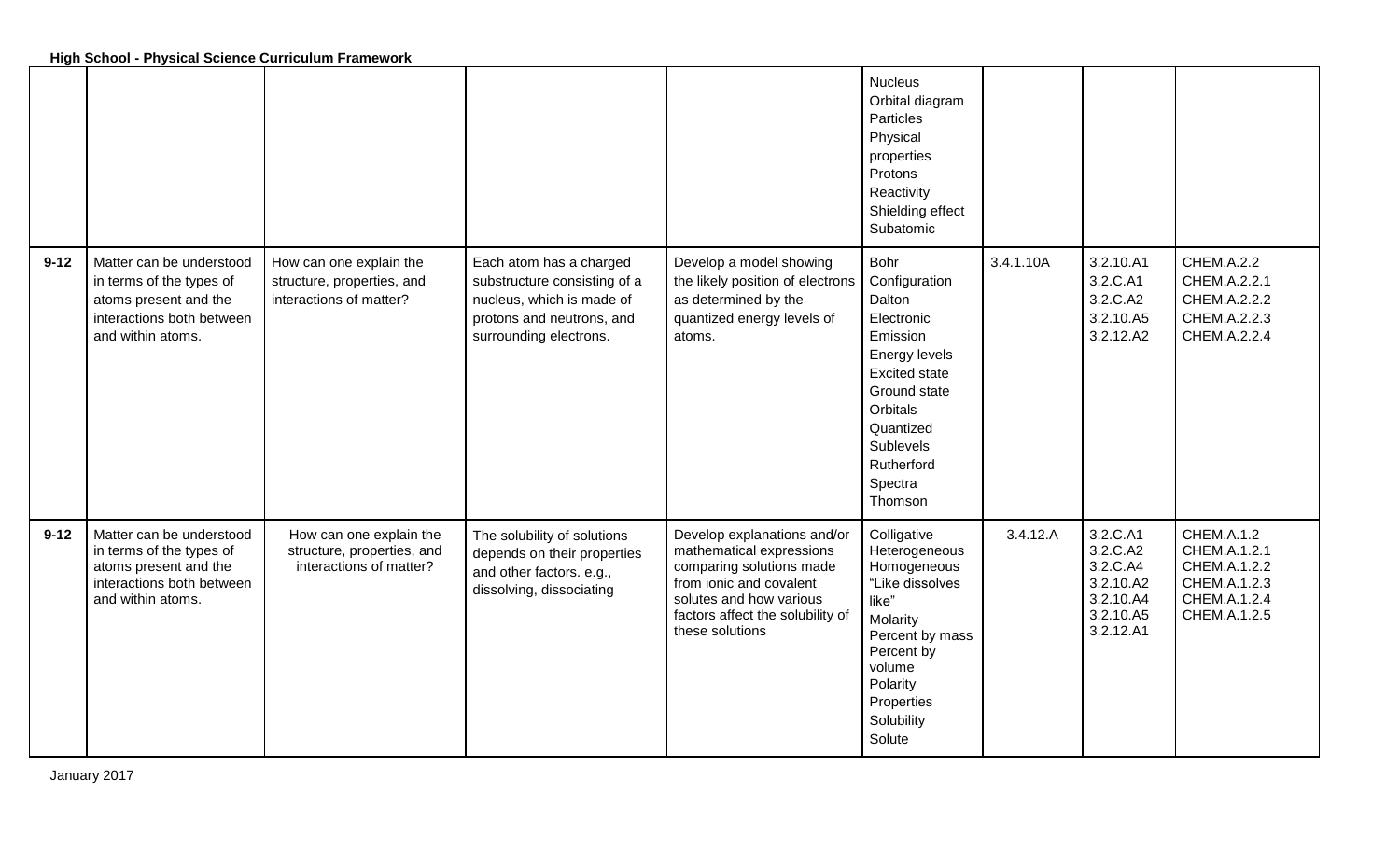|          | High School - Physical Science Curriculum Framework                                                                             |                                                                                  |                                                                                                                                                                                                                                                |                                                                                                                                                                                                                                                                                                                              |                                                                                                                                                                                                |                      |                                               |                                                    |  |  |  |
|----------|---------------------------------------------------------------------------------------------------------------------------------|----------------------------------------------------------------------------------|------------------------------------------------------------------------------------------------------------------------------------------------------------------------------------------------------------------------------------------------|------------------------------------------------------------------------------------------------------------------------------------------------------------------------------------------------------------------------------------------------------------------------------------------------------------------------------|------------------------------------------------------------------------------------------------------------------------------------------------------------------------------------------------|----------------------|-----------------------------------------------|----------------------------------------------------|--|--|--|
|          |                                                                                                                                 |                                                                                  |                                                                                                                                                                                                                                                |                                                                                                                                                                                                                                                                                                                              | Solvent                                                                                                                                                                                        |                      |                                               |                                                    |  |  |  |
| $9 - 12$ | Matter can be understood<br>in terms of the types of<br>atoms present and the<br>interactions both between<br>and within atoms. | How can one explain the<br>structure, properties, and<br>interactions of matter? | The fact that atoms are<br>conserved, together with<br>knowledge of chemical<br>properties of the elements<br>involved, can be used to<br>describe and predict chemical<br>reactions and calculate<br>quantities of reactants and<br>products. | Analyze and interpret data<br>sets, using the mole concept,<br>to mathematically determine<br>amounts of representative<br>particles in macroscopic,<br>measureable quantities.                                                                                                                                              | Density<br>Dimensional<br>analysis<br>Excess reactants<br>Limiting<br>reactants<br>Molar mass<br>Mole<br>Percent yield<br>Proportion/ratios<br>Stoichiometric<br>relationships                 | 3.4.12.A<br>3.1.12.D | 3.2.C.A2<br>3.2.C.A4<br>3.2.10.A5             | <b>CHEM. B.1.1</b><br>CHEM.B.1.1.1<br>CHEM.B.1.2.1 |  |  |  |
| $9 - 12$ | Matter can be understood<br>in terms of the types of<br>atoms present and the<br>interactions both between<br>and within atoms. | How can one explain the<br>structure, properties, and<br>interactions of matter? | The mole, as a fundamental<br>unit, is used to represent a<br>specific quantity of atomic<br>particles such as atoms, ions,<br>formula units, and molecules.                                                                                   | Analyze and interpret data to<br>apply the laws of definite<br>proportions and multiple<br>proportions, to determine<br>empirical and molecular<br>formulas of compounds,<br>percent composition and<br>mass of elements in a<br>compound.                                                                                   | Avogadro's<br>number<br>Empirical<br>Formula<br>Law of definite<br>proportions<br>Law of multiple<br>proportions<br>Molar mass<br>Molar volume<br>Molecular<br>Percent<br>composition<br>Ratio | 3.4.10.A             | 3.2.C.A1<br>3.2.C.A2<br>3.2.C.A4<br>3.2.10.A5 | CHEM.B.1.2<br>CHEM.B.1.2.3                         |  |  |  |
| $9 - 12$ | Matter can be understood<br>in terms of the types of<br>atoms present and the<br>interactions both between<br>and within atoms. | How can one explain the<br>structure, properties, and<br>interactions of matter? | The kinetic molecular theory<br>and Gas Laws are used to<br>explain and predict the<br>behavior of gases.                                                                                                                                      | Utilize mathematical<br>relationships to predict<br>changes in the number of<br>particles (moles), the<br>temperature, the pressure,<br>and the volume in a gaseous<br>system (i.e., Boyle's Law,<br>Charles' Law, Avogadro's<br>Law, Dalton's Law of partial<br>pressures, the combined gas<br>law, and the ideal gas law). | Avogadro's law<br>Boyle's law<br>Charles's law<br>Combined gas<br>law<br>Dalton's law of<br>density<br>Partial pressures<br>Gay-Lussac's<br>law<br><b>Ideal Gas Law</b>                        | 3.4.10.A             | 3.2.10.A3<br>3.2.C.A3                         | CHEM.B.2.2.1<br>CHEM.B.2.2.2                       |  |  |  |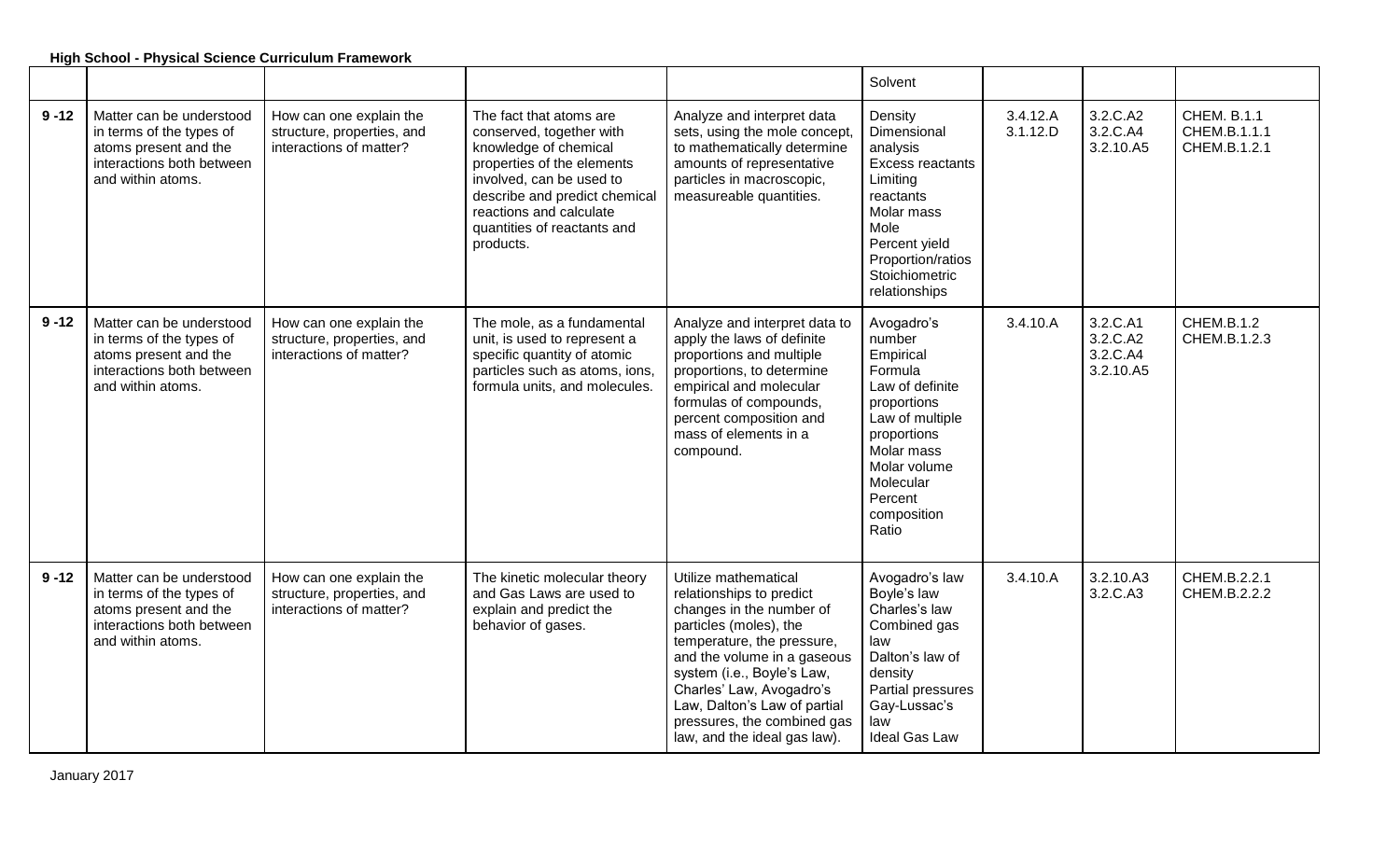|          | High School - Physical Science Curriculum Framework                                                                             |                                                                                  |                                                                                                                                                                                                                                            |                                                                                                                                                                                                       |                                                                                                                                                                                                                           |                        |                                                                                                  |                                                                                                                        |
|----------|---------------------------------------------------------------------------------------------------------------------------------|----------------------------------------------------------------------------------|--------------------------------------------------------------------------------------------------------------------------------------------------------------------------------------------------------------------------------------------|-------------------------------------------------------------------------------------------------------------------------------------------------------------------------------------------------------|---------------------------------------------------------------------------------------------------------------------------------------------------------------------------------------------------------------------------|------------------------|--------------------------------------------------------------------------------------------------|------------------------------------------------------------------------------------------------------------------------|
|          |                                                                                                                                 |                                                                                  |                                                                                                                                                                                                                                            |                                                                                                                                                                                                       | Molar mass<br>Molar volume<br>Pressure<br><b>STP</b>                                                                                                                                                                      |                        |                                                                                                  |                                                                                                                        |
| $9 - 12$ | Matter can be understood<br>in terms of the types of<br>atoms present and the<br>interactions both between<br>and within atoms. | How can one explain the<br>structure, properties, and<br>interactions of matter? | Properties of chemical<br>compounds are related to<br>electrostatic interaction<br>between particles.                                                                                                                                      | Use Lewis Structures and<br>VSEPR to predict and<br>explain charge distribution<br>across a particle (atom, ion,<br>molecule or formula unit)                                                         | Atoms<br>Covalent bond<br>Electronegativity<br>scale<br>lons<br>Ionic Bond<br>Lattice / crystal<br>structure<br><b>Metallic Bonding</b><br><b>Molecules</b><br>Polarity<br>VSEPR/shape                                    | 3.1.10B                | 3.2.10.A1<br>3.2.C.A5                                                                            | CHEM.B.1.4<br>CHEM.B.1.4.1                                                                                             |
| $9 - 12$ | Matter can be understood<br>in terms of the types of<br>atoms present and the<br>interactions both between<br>and within atoms. | How can one explain the<br>structure, properties, and<br>interactions of matter? | The structure and interactions<br>of matter at the bulk scale are<br>determined by electrical<br>forces within and between<br>atoms. Properties of chemical<br>compounds are related to<br>electrostatic interaction<br>between particles. | Analyze and interpret data<br>obtained from measuring the<br>bulk properties of various<br>substances to explain the<br>relative strength of the<br>interactions among particles<br>in the substance. | Boiling point<br>Bonding<br>Dispersion<br>Forces<br>Freezing point<br>Hydrogen<br>Intermolecular<br>"Like dissolves<br>like"<br>London<br>Van der Waals<br>Melting point<br>Polarity<br>Surface tension<br>Vapor pressure | 3.4.1.12.a<br>3.4.12.a | 3.2.C.A1<br>3.2.C.A2<br>3.2.C.A4<br>3.2.10.A<br>3.2.10.A1<br>3.2.10.A4<br>3.2.10.A5<br>3.2.12.A1 | <b>CHEM.A.1.1</b><br><b>CHEM.A.1.2</b><br>CHEM.A.1.2.1<br>CHEM.A.1.2.2<br>CHEM.A.1.2.3<br>CHEM.A.1.2.4<br>CHEM.A.1.2.5 |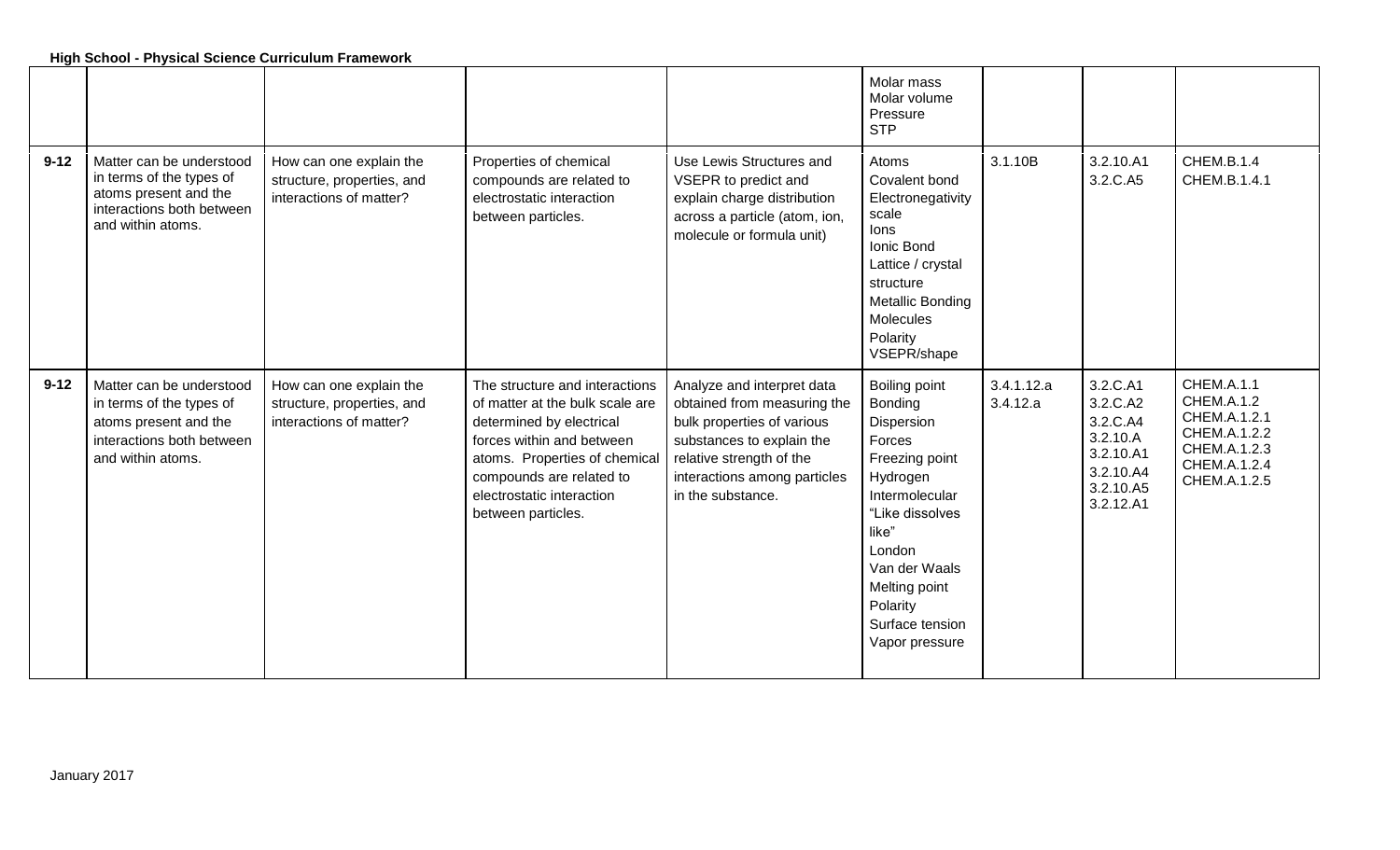| $9 - 12$ | Matter can be understood<br>in terms of the types of<br>atoms present and the<br>interactions both between<br>and within atoms. | How can one explain the<br>structure, properties, and<br>interactions of matter? | Chemical processes, their<br>rates, and energy changes<br>can be understood in terms of<br>the arrangement and energy<br>of colliding particles and the<br>subsequent rearrangements<br>of atoms. | Use models to understand<br>the effect of concentration,<br>temperature, and surface<br>area on frequency of<br>collisions and subsequently<br>rate. Describe the function of<br>catalysts.            | Activation<br>Bond energy<br>Collision theory<br>Energy<br>Reaction rate                                                                                                                                                                                                | 3.4.10A<br>3.4.12A            | S11.C.1.1<br>3.2.C.A4                                      | CHEM.B.2.1.1<br>CHEM.B.2.1.2<br>CHEM.B.2.1.3<br>CHEM.B.2.1.4<br>CHEM.B.2.1.5 |
|----------|---------------------------------------------------------------------------------------------------------------------------------|----------------------------------------------------------------------------------|---------------------------------------------------------------------------------------------------------------------------------------------------------------------------------------------------|--------------------------------------------------------------------------------------------------------------------------------------------------------------------------------------------------------|-------------------------------------------------------------------------------------------------------------------------------------------------------------------------------------------------------------------------------------------------------------------------|-------------------------------|------------------------------------------------------------|------------------------------------------------------------------------------|
| $9 - 12$ | Matter can be understood<br>in terms of the types of<br>atoms present and the<br>interactions both between<br>and within atoms. | How can one explain the<br>structure, properties, and<br>interactions of matter? | The fact that atoms are<br>conserved, together with<br>knowledge of the chemical<br>properties of the elements<br>involved, can be used to<br>describe and predict chemical<br>reactions.         | Develop and use models to<br>explain that atoms (and<br>therefore mass) are<br>conserved during a chemical<br>reaction. Models can include<br>computer models, ball and<br>stick models, and drawings. | <b>Balance</b><br>Chemical<br>properties<br>Combustion<br>Decomposition<br>Double<br>replacement<br>Mole ratio<br>Net ionic<br>equations<br>Physical<br>properties<br>Products<br>Reactants<br>Single<br>replacement<br>Synthesis<br>redox (reduction<br>and oxidation) | 3.4.10A<br>3.4.12A<br>3.1.10B | 3.2.10.A2<br>3.2.C.A2<br>3.2.10.A4<br>3.2.C.A4<br>3.2.C.B3 | CHEM.B.2.1.3<br>CHEM.B.2.1.4<br>CHEM.B.2.1.5                                 |
| $9 - 12$ | Matter can be understood<br>in terms of the types of<br>atoms present and the<br>interactions both between<br>and within atoms. | How can one explain the<br>structure, properties, and<br>interactions of matter? | In many situations, a dynamic<br>and condition-dependent<br>balance between the rates of<br>a forward and the reverse<br>reaction determines the<br>concentration of reaction<br>components.      | Develop a model for<br>chemical systems to<br>support/predict changes in<br>reaction conditions limited to<br>simple equilibrium reactions.                                                            | Equilibrium<br>Percent yield<br>Le Chatelier's<br>overlap<br>Le Chatelier's<br>principle                                                                                                                                                                                | 3.4.10A<br>3.4.12A            | 3.2.10.A4<br>3.2.C.A2<br>3.2.C.A4                          | CHEM.B.2.1                                                                   |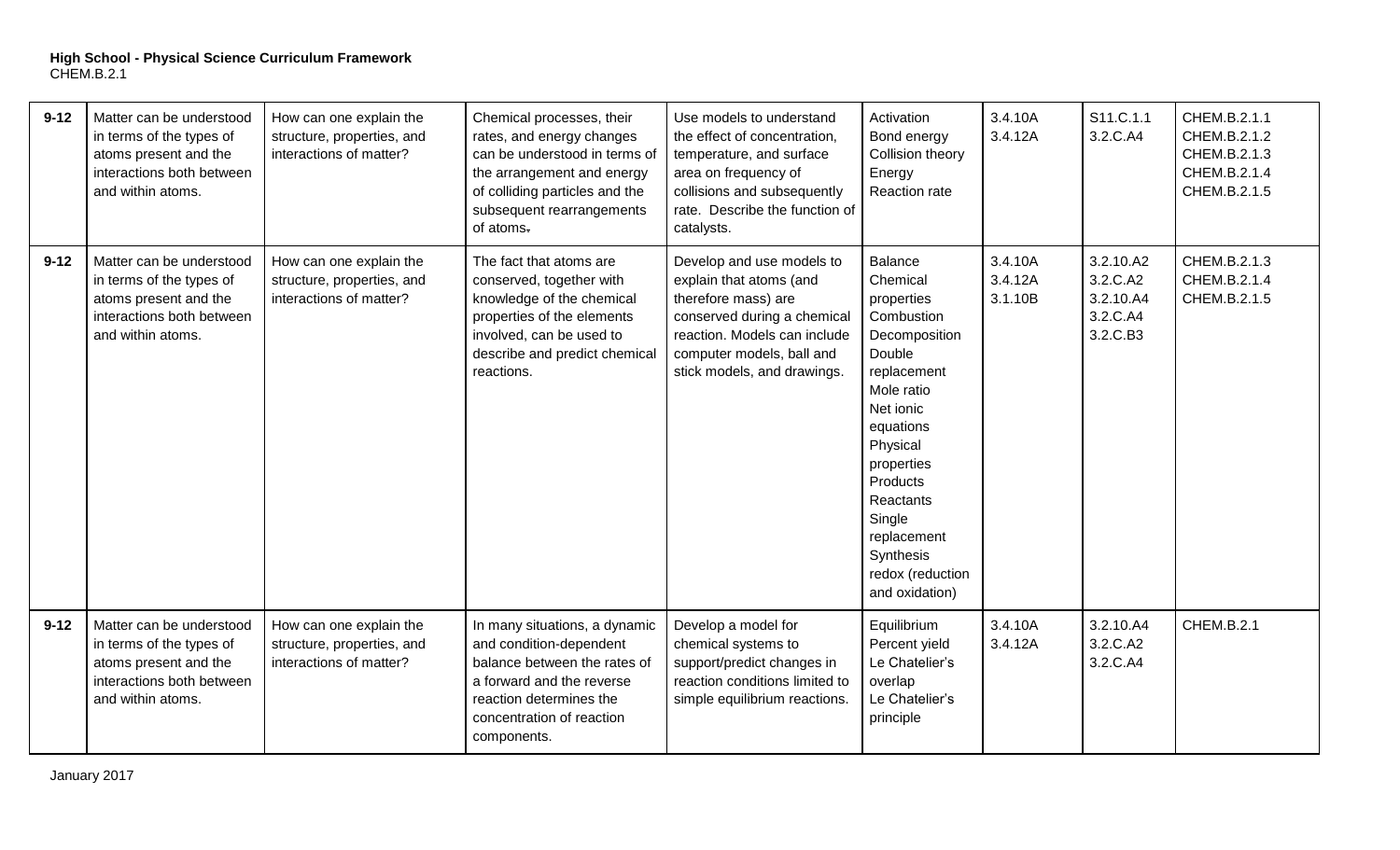|          | <b>High School - Physical Science Curriculum Framework</b>                                                                      |                                                                                  |                                                                                                                                                                                                                                                         |                                                                                                                                                                                                                                                                                                             |                                                                                                                                                   |                    |                                    |                   |  |  |  |  |
|----------|---------------------------------------------------------------------------------------------------------------------------------|----------------------------------------------------------------------------------|---------------------------------------------------------------------------------------------------------------------------------------------------------------------------------------------------------------------------------------------------------|-------------------------------------------------------------------------------------------------------------------------------------------------------------------------------------------------------------------------------------------------------------------------------------------------------------|---------------------------------------------------------------------------------------------------------------------------------------------------|--------------------|------------------------------------|-------------------|--|--|--|--|
| $9 - 12$ | Matter can be understood<br>in terms of the types of<br>atoms present and the<br>interactions both between<br>and within atoms. | How can one explain the<br>structure, properties, and<br>interactions of matter? | In many situations, a dynamic<br>and condition-dependent<br>balance between the rates of<br>a forward and the reverse<br>reaction determines the<br>concentration of reaction<br>components.                                                            | Use system models<br>(computers or drawings) to<br>construct molecular-level<br>explanations to predict the<br>behavior of systems where a<br>dynamic and condition-<br>dependent balance between<br>a reaction and the reverse<br>reaction determines the<br>numbers of all types of<br>molecules present. | Reaction<br>Reverse                                                                                                                               | 3.4.10A<br>3.1.10B | 3.2.10.A4<br>3.2.C.A4<br>3.2.12.A5 | CHEM.B.2.1        |  |  |  |  |
| $9 - 12$ | Matter can be understood<br>in terms of the types of<br>atoms present and the<br>interactions both between<br>and within atoms. | How can one explain the<br>structure, properties, and<br>interactions of matter? | Nuclear processes, including<br>fusion, fission, and radioactive<br>decays involve changes in<br>unstable nuclei The total<br>number of neutrons plus<br>protons does not change in<br>any nuclear process.                                             | Construct models to explain<br>changes in nuclei during the<br>processes of fission, fusion,<br>and radioactive decay and<br>the subatomic interactions<br>that determine nuclear<br>stability.                                                                                                             | Alpha radiation<br>Beta radiation<br>Gamma<br>radiation<br>Nuclear fission<br>Nuclear fusion<br>Radioactivity<br>Stable nuclei<br>Unstable nuclei | 3.4.12.A           | 3.2.12.A2<br>3.2.C.A3              | <b>CHEM.A.2.1</b> |  |  |  |  |
| $9 - 12$ | Matter can be understood<br>in terms of the types of<br>atoms present and the<br>interactions both between<br>and within atoms. | How can one explain the<br>structure, properties, and<br>interactions of matter? | Spontaneous radioactive<br>decays follow a characteristic<br>exponential decay law.<br>Nuclear lifetimes allow<br>radiometric dating to be used<br>to determine the maximum<br>ages of rocks and other<br>materials from the isotope<br>ratios present. | Analyze and interpret data<br>sets to determine the<br>maximum age of samples<br>(rocks, organic material)<br>using the mathematical<br>model of radioactive decay.                                                                                                                                         | Decay<br>Half-Life<br>Isotopes<br>Radioactive                                                                                                     | 3.4.12.A           | 3.2.12.A2                          |                   |  |  |  |  |
|          | Matter can be understood<br>in terms of the types of<br>atoms present and the<br>interactions both between<br>and within atoms. | How can one explain the<br>structure, properties, and<br>interactions of matter? | Acids and bases are identified<br>by their characteristics and<br>interactions. pH scale is a log<br>scale that reflects the                                                                                                                            | Using models, differentiate<br>between acid and bases and<br>acid-base systems.<br>Determine neutralization                                                                                                                                                                                                 | Acid<br>Arrhenius<br>Base<br><b>Bronsted Lowry</b>                                                                                                | 3.4.12A            | 3.2.12.A                           |                   |  |  |  |  |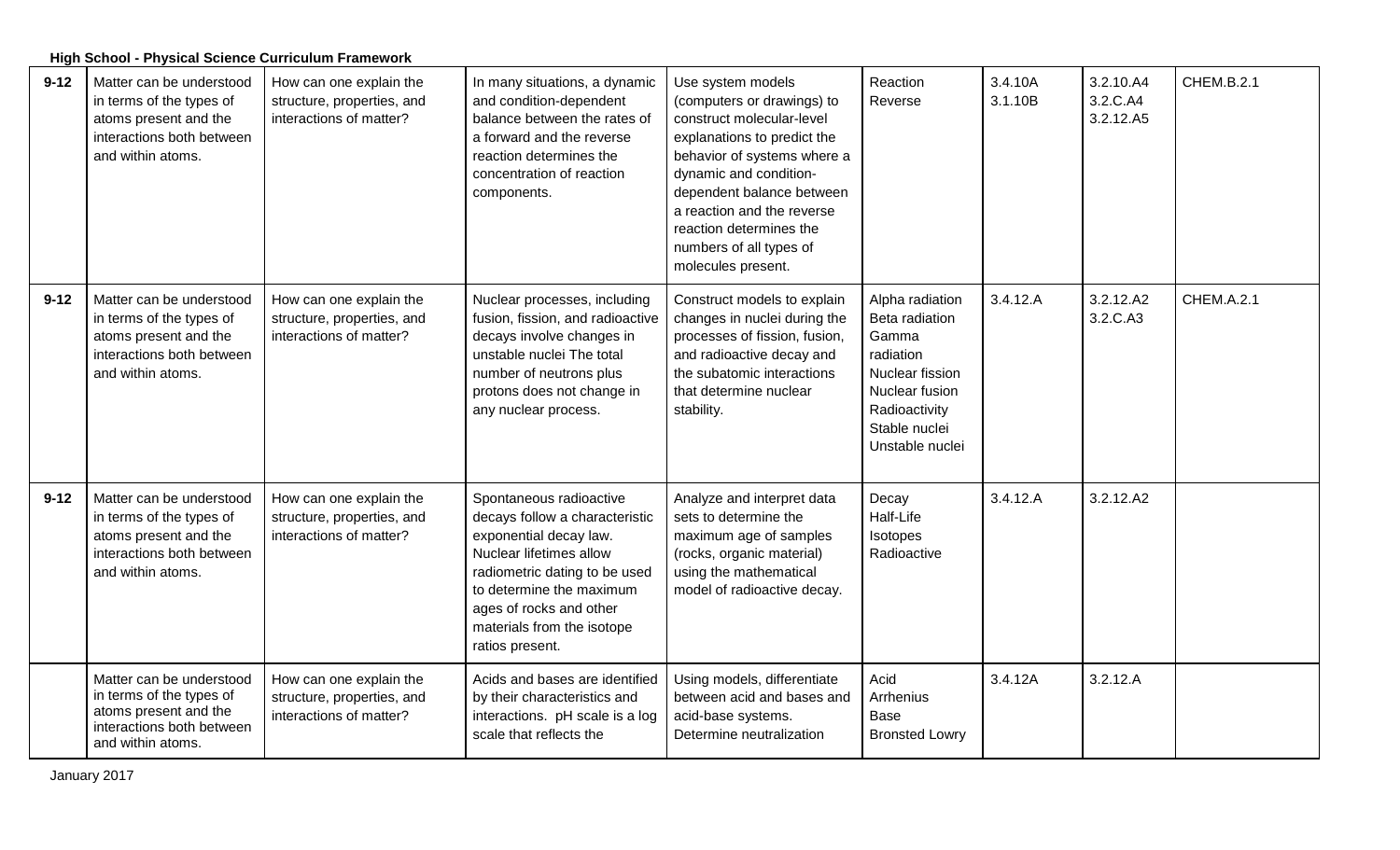|          |                                                                                                                                |                                                                                    | concentration of protons in a<br>solution.                                                                                                                                                          | point of a reaction.<br>Determine pH of a solution.<br>Show understanding of log<br>scale.                                                                                                                                             | pH<br>pH scale<br>Proton<br>Titration                      |                                 |                                   |                              |
|----------|--------------------------------------------------------------------------------------------------------------------------------|------------------------------------------------------------------------------------|-----------------------------------------------------------------------------------------------------------------------------------------------------------------------------------------------------|----------------------------------------------------------------------------------------------------------------------------------------------------------------------------------------------------------------------------------------|------------------------------------------------------------|---------------------------------|-----------------------------------|------------------------------|
| $9 - 12$ | Matter can be understood<br>in terms of the types of<br>atoms present and the<br>interactions both between<br>and within atoms | How can one explain the<br>structure, properties, and<br>interactions of matter?   |                                                                                                                                                                                                     | Apply a systematic set of<br>rules (IUPAC) for naming<br>compounds and writing<br>chemical formulas (e.g.,<br>binary covalent, binary ionic,<br>ionic compounds containing<br>polyatomic ions)                                         | Nomenclature<br><b>IUPAC</b>                               | 3.2.C.A2<br>3.2.C.A4<br>3.4.12A |                                   | CHEM.A.1.1.5                 |
| $9 - 12$ | Matter can be understood<br>in terms of the types of<br>atoms present and the<br>interactions both between<br>and within atoms | How can one explain the<br>structure, properties, and<br>interactions of matter?   |                                                                                                                                                                                                     | Utilize significant figures to<br>communicate the precision in<br>a quantitative observation<br>Accuracy discussion:<br>Calculate error and percent<br>error given experimental data Significant<br>and the accepted value.            | Accuracy<br>Error<br>Figures<br>Percent error<br>Precision | 3.2.C.A3                        |                                   | CHEM.A.1.1.3<br>CHEM.A.1.1.3 |
|          |                                                                                                                                |                                                                                    |                                                                                                                                                                                                     |                                                                                                                                                                                                                                        |                                                            |                                 |                                   |                              |
| $9 - 12$ | Interactions between any<br>two objects can cause<br>changes in one or both of<br>them.                                        | How can one explain and<br>predict interactions between<br>objects within systems? | The motion of an object is<br>determined by the interactions<br>between the object and any<br>other objects in the system.                                                                          | Construct an explanation for<br>the motion of an object<br>based on the interactions<br>that occur between the object<br>and other objects in the<br>system.                                                                           | Force<br>System<br>Velocity                                | 3.4.10C                         | 3.2.P.B1<br>3.2.P.B6<br>3.2.12.B6 |                              |
| $9 - 12$ | Interactions between any<br>two objects can cause<br>changes in one or both of<br>them.                                        | How can one explain and<br>predict interactions between<br>objects within systems? | Newton's Second Law<br>provides a mathematical<br>model that describes the<br>relationship between the net<br>force on an object, the mass<br>of the object, and the<br>acceleration of the object. | Plan and carry out<br>investigations to show how<br>the mathematical relationship<br>of Newton's Second Law of<br>motion accurately predicts<br>the relationship between the<br>net force on objects, their<br>mass, and the resulting | Acceleration<br>Mass<br>Net Force                          | 3.2.10B<br>3.4.10C              | 3.2.P.B1<br>3.2.P.B6<br>3.2.12.B6 |                              |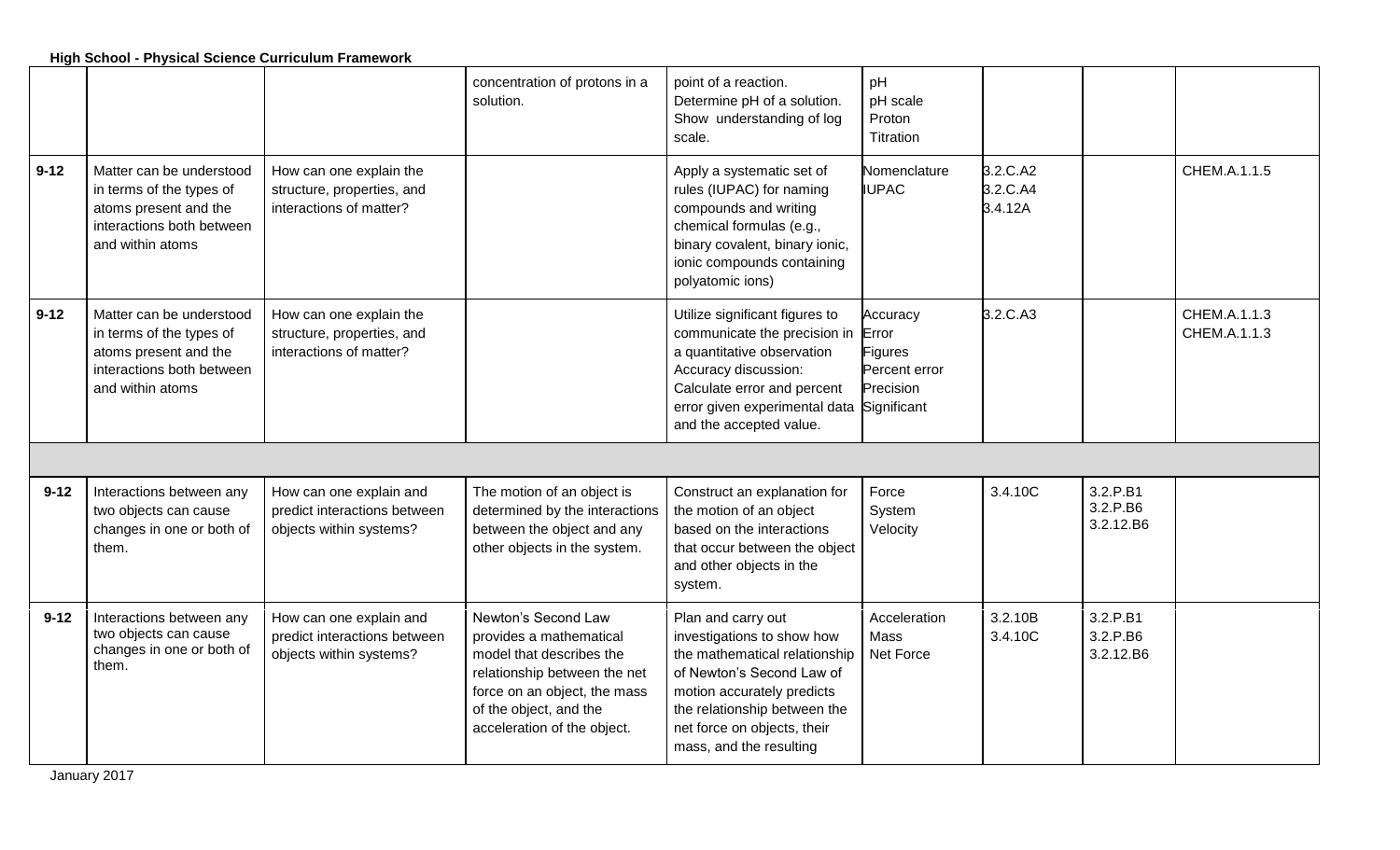|          | High School - Physical Science Curriculum Framework                                                                                                |                                                                                    |                                                                                                                                                                                                                |                                                                                                                                                                                 |                                                                                             |                    |                                   |  |  |  |
|----------|----------------------------------------------------------------------------------------------------------------------------------------------------|------------------------------------------------------------------------------------|----------------------------------------------------------------------------------------------------------------------------------------------------------------------------------------------------------------|---------------------------------------------------------------------------------------------------------------------------------------------------------------------------------|---------------------------------------------------------------------------------------------|--------------------|-----------------------------------|--|--|--|
|          |                                                                                                                                                    |                                                                                    |                                                                                                                                                                                                                | change in motion.                                                                                                                                                               |                                                                                             |                    |                                   |  |  |  |
| $9 - 12$ | Interactions between any<br>two objects can cause<br>changes in one or both of<br>them.                                                            | How can one explain and<br>predict interactions between<br>objects within systems? | Newton's Law of Universal<br>Gravitation provides a<br>mathematical model that<br>describes and predicts the<br>effects of gravitational forces<br>acting between masses.                                      | Use mathematical<br>representations of Newton's<br>Law of Gravitation to<br>describe and predict the<br>gravitational forces between<br>objects.                                | Gravitational<br>forces<br>Mathematical<br>representation<br>Newton's Law of<br>Gravitation | 3.4.10D            | 3.2.P.B1<br>3.2.P.B6<br>3.2.12.B6 |  |  |  |
| $9 - 12$ | Interactions between any<br>two objects can cause<br>changes in one or both of<br>them.                                                            | How can one explain and<br>predict interactions between<br>objects within systems? | Coulomb's Law provides a<br>mathematical model that<br>describes and predicts the<br>effect of electrostatic forces<br>acting between electrically<br>charged objects.                                         | Use mathematical<br>representations of Coulomb's<br>Law to describe and predict<br>the electrostatic forces<br>between objects.                                                 | Electrostatic<br>force                                                                      | 3.4.10C            | 3.2.12.B4                         |  |  |  |
|          |                                                                                                                                                    |                                                                                    |                                                                                                                                                                                                                |                                                                                                                                                                                 |                                                                                             |                    |                                   |  |  |  |
| $9 - 12$ | Interactions of objects or<br>systems of objects can be<br>predicted and explained<br>using the concept of<br>energy transfer and<br>conservation. | How is energy transferred and<br>conserved?                                        | The energy an object has<br>within a system depends on<br>the object's motion and<br>interactions with other objects<br>in that system.                                                                        | Construct an explanation for<br>the energy of an object has<br>in a system based on the<br>object's motion and the<br>object's interaction with other<br>objects in the system. | Kinetic energy<br>Mechanical<br>energy<br>Potential energy                                  | 3.4.10B            | 3.2.P.B2                          |  |  |  |
| $9 - 12$ | Interactions of objects or<br>systems of objects can be<br>predicted and explained<br>using the concept of<br>energy transfer and<br>conservation. | How is energy transferred and<br>conserved?                                        | Any change in an object's<br>energy is the result of<br>interactions with other objects<br>in a system or a transfer of<br>energy between systems,<br>changing in the total energy of<br>the systems involved. | Develop and use a model to<br>explain how an object's<br>energy is transferred or<br>transformed as objects<br>interact within a system.                                        | Energy transfer<br>Model<br>System                                                          | 3.4.10B            | 3.2.P.B2<br>3.2.12.B6             |  |  |  |
| $9 - 12$ | Interactions of objects or<br>systems of objects can be<br>predicted and explained<br>using the concept of<br>energy transfer and                  | How is energy transferred and<br>conserved?                                        | Any energy gain or loss in a<br>system will result in a<br>corresponding energy loss or<br>gain in another system.                                                                                             | Identify problems and<br>suggest design solutions to<br>optimize the energy transfer<br>between objects or systems<br>of objects.                                               | Design<br>Energy transfer<br>Solution<br>System                                             | 3.2.12D<br>3.4.10B | 3.2.P.B2<br>3.2.12.B6             |  |  |  |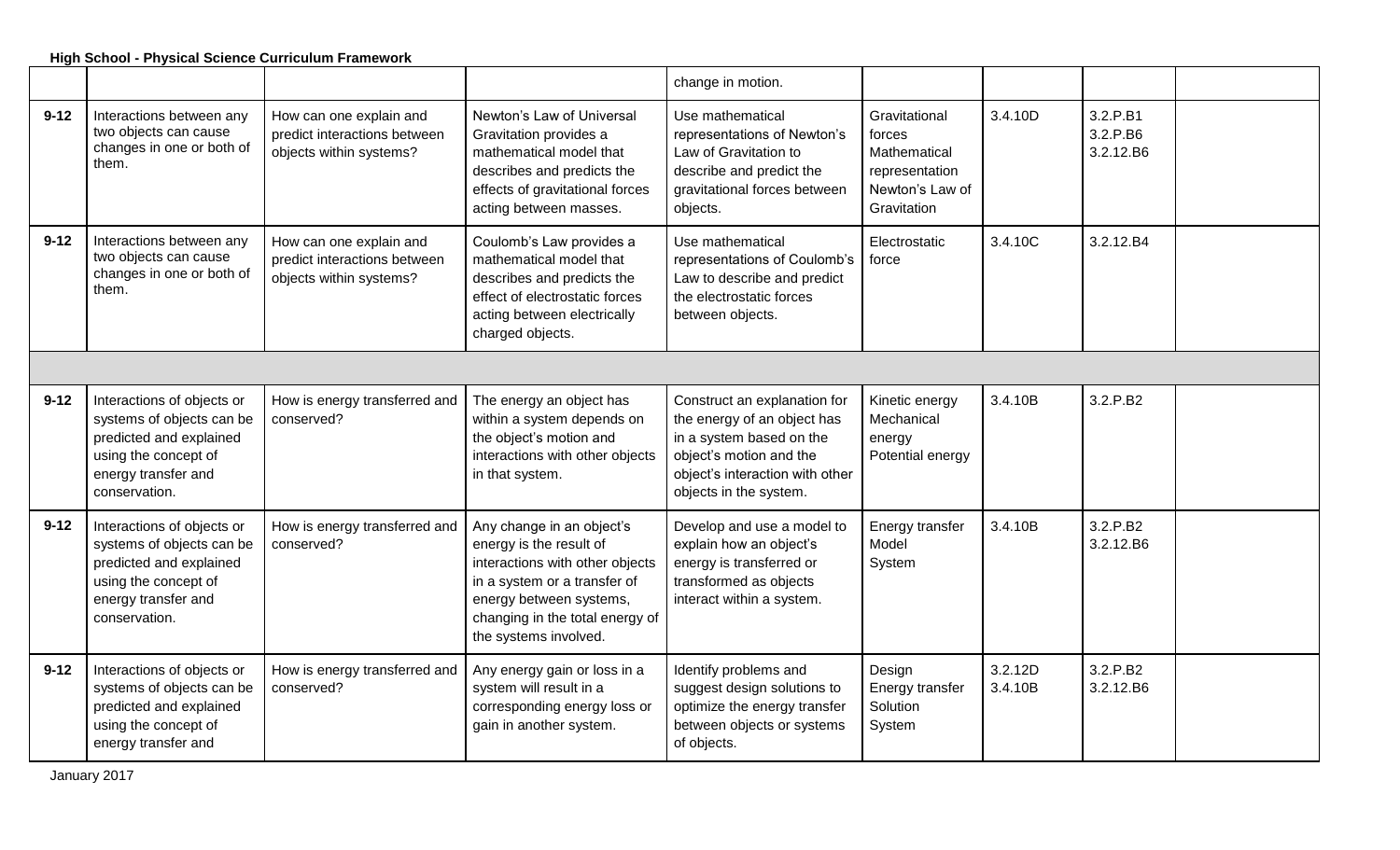## conservation. **9-12** Interactions of objects or systems of objects can be predicted and explained using the concept of energy transfer and conservation. How is energy transferred and conserved? Mathematical expressions for the kinetic and potential energy of objects allow for the concept of the conservation of energy to be used to describe and predict the behavior of objects in a system. Construct mathematical models to show how energy is transformed and transferred within a system. Mathematical model **Transfer Transform** 3.4.10B 3.2.P.B2 3.2.12.B6 **9-12** Interactions of objects or systems of objects can be predicted and explained using the concept of energy transfer and conservation. How is energy transferred and conserved? Mathematical expressions for the kinetic and potential energy of objects allow for the concept of the conservation of energy to be used to describe and predict the behavior of objects in a system. Plan and carry out an investigation to provide evidence that energy is conserved in a system. Conservation of energy Evidence Investigation 3.2.10B 3.4.10B 3.2.P.B2 3.2.12.B6 **9-12** Interactions of objects or systems of objects can be predicted and explained using the concept of energy transfer and conservation. How is energy transferred and conserved? The transfer of energy through interactions of objects or systems of objects cause a change in the momentum of objects or systems of objects. Generate and analyze data to support the claim that the total momentum of a closed system of objects is conserved. Elastic collision Impulse Inelastic collision Momentum 3.2.10B 3.4.10B 3.2.P.B2 **9-12** Interactions of objects or systems of objects can be predicted and explained using the concept of energy transfer and conservation. How is energy transferred and conserved? For any system of interacting objects, the total momentum within the system changes due to transfer of momentum or energy into or out of the system. Use mathematical representations to support the claim that the total momentum of a system of objects is conserved through the transfer of momentum between objects when there is no net force on the system. Claims Mathematical representation Momentum Net force System 3.4.10B 3.2.P.B2 3.2.12B2 3.2.12.B6 **9-12** Interactions of objects or systems of objects can be predicted and explained How is energy transferred and conserved? For any system of interacting objects, the total momentum within the system changes Apply scientific and engineering ideas to design, evaluate, and refine a device Macroscopic object 3.2.12D 3.4.10B 3.2.P.B2 3.2.12B2 3.2.12.B6

## **High School - Physical Science Curriculum Framework**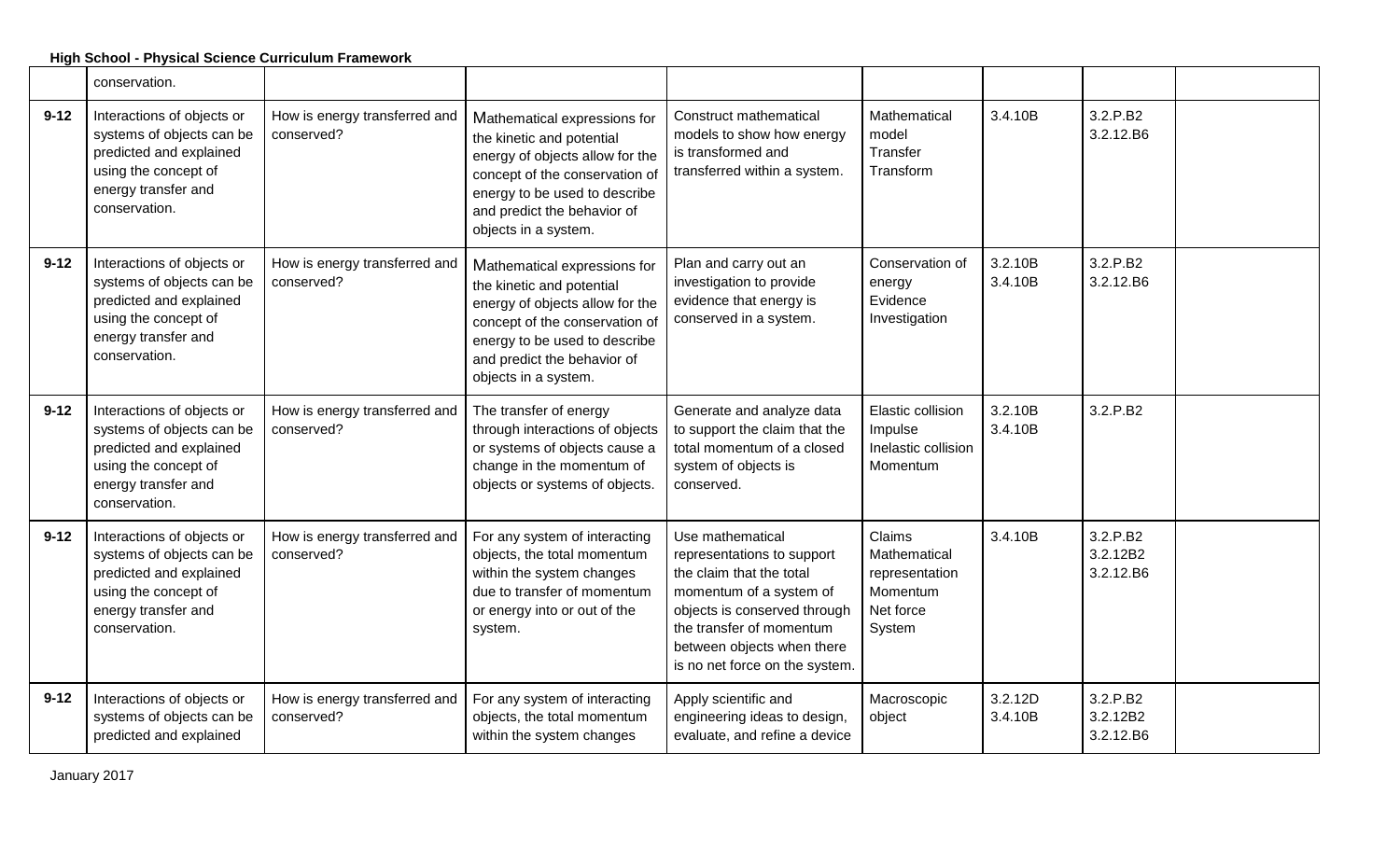|          | using the concept of<br>energy transfer and<br>conservation.                                                                             |                                                              | due to transfer of momentum<br>or energy into or out of the<br>system.                                                                       | that minimizes the force on a<br>macroscopic object during a<br>collision.                                                                                                         |                                                                       |         |          |  |
|----------|------------------------------------------------------------------------------------------------------------------------------------------|--------------------------------------------------------------|----------------------------------------------------------------------------------------------------------------------------------------------|------------------------------------------------------------------------------------------------------------------------------------------------------------------------------------|-----------------------------------------------------------------------|---------|----------|--|
|          |                                                                                                                                          |                                                              |                                                                                                                                              |                                                                                                                                                                                    |                                                                       |         |          |  |
| $9 - 12$ | Waves are a repeating<br>pattern of motion that<br>transfers energy from<br>place to place without<br>overall displacement of<br>matter. | How are waves used to<br>transfer energy and<br>information? | The speed of a wave in any<br>medium is the product of the<br>wave's frequency and<br>wavelength.                                            | Analyze and interpret data to<br>support the claim that the<br>speed of a wave in a medium<br>is the product of the wave's<br>frequency and the wave's<br>wavelength.              | Medium<br>Frequency<br>Wave<br>Wavelength                             | 3.4.12C | 3.2.P.B5 |  |
| $9 - 12$ | Waves are a repeating<br>pattern of motion that<br>transfers energy from<br>place to place without<br>overall displacement of<br>matter. | How are waves used to<br>transfer energy and<br>information? | Wave transmission, reflection,<br>refraction, and/or absorption<br>occurs when waves travel<br>between two different<br>mediums.             | Construct explanations for<br>the transmission, reflection,<br>refraction and/or absorption<br>of waves as they pass from<br>one medium to another<br>medium.                      | Absorption<br>Reflection<br>Refraction<br>Transmission                | 3.4.12C | 3.2.P.B5 |  |
| $9 - 12$ | Waves are a repeating<br>pattern of motion that<br>transfers energy from<br>place to place without<br>overall displacement of<br>matter. | How are waves used to<br>transfer energy and<br>information? | Wave transmission, reflection,<br>refraction, and/or absorption<br>occurs when waves travel<br>between two different<br>mediums.             | Develop a claim and<br>reasoning supported by<br>evidence that describes the<br>behavior of a wave as it<br>passes from one medium to<br>another medium.                           |                                                                       | 3.4.12C | 3.2.P.B5 |  |
| $9 - 12$ | Waves are a repeating<br>pattern of motion that<br>transfers energy from<br>place to place without<br>overall displacement of<br>matter. | How are waves used to<br>transfer energy and<br>information? | Objects have natural<br>frequencies and when they<br>are forced to vibrate at a<br>natural frequency they<br>resonate with large vibrations. | Construct an explanation for<br>the application of resonance<br>in everyday phenomena<br>(e.g., waves in a stretched<br>string, speech, the design of<br>all musical instruments). | Resonance                                                             | 3.4.10C |          |  |
| $9 - 12$ | Waves are a repeating<br>pattern of motion that<br>transfers energy from<br>place to place without                                       | How are waves used to<br>transfer energy and<br>information? | As waves pass through each<br>other they create new waves<br>with characteristics that are<br>derived from the                               | Investigate the patterns<br>created when waves of<br>different frequencies<br>combine, and explain how                                                                             | Constructive<br>interference<br>Destructive<br>interference<br>Encode | 3.4.12C |          |  |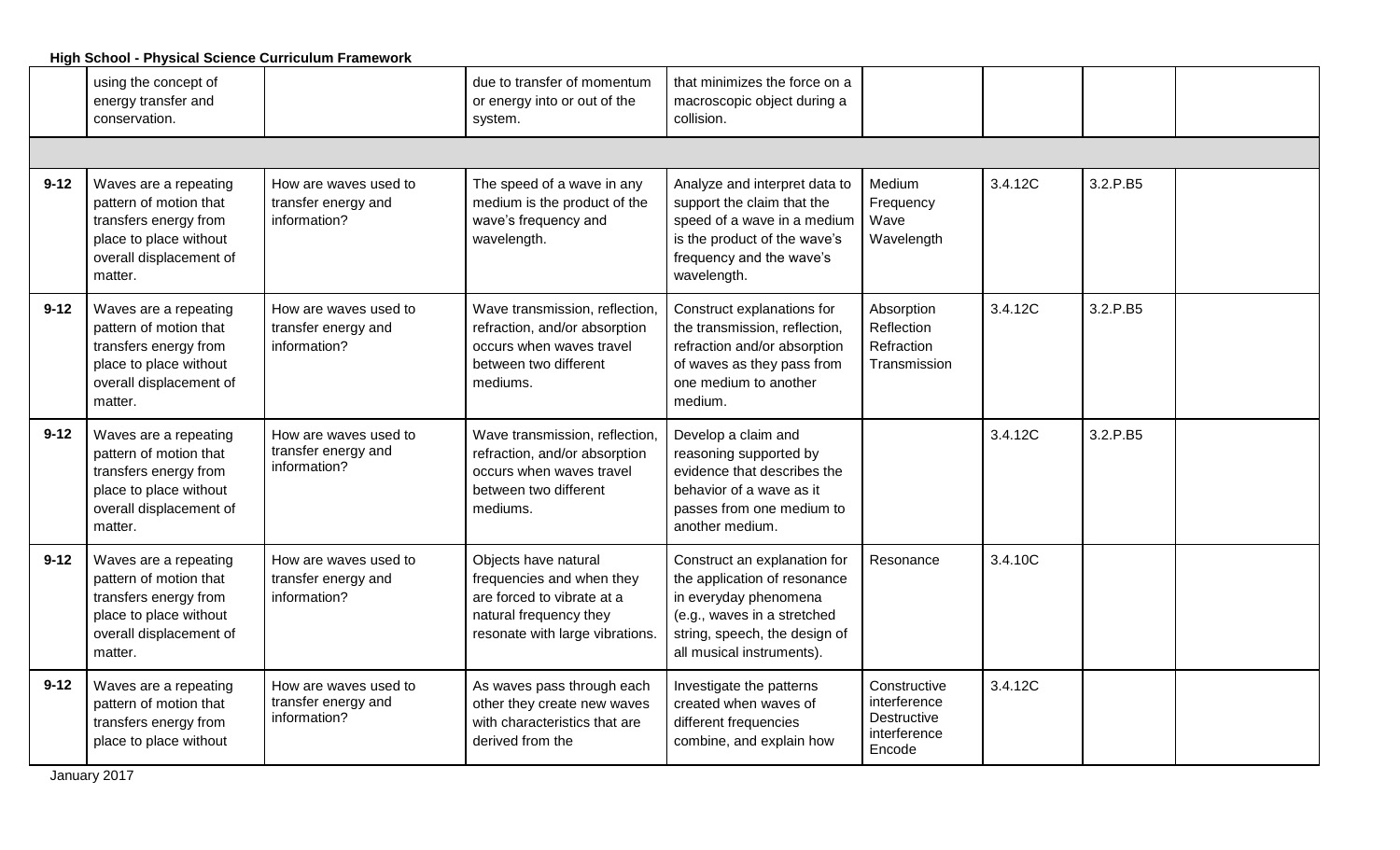|          | overall displacement of<br>matter.                                                                                                       |                                                              | characteristics of the original<br>waves.                                                                                                                                                           | these patterns are used to<br>encode and transmit<br>information                                                                                                                                                                                       | Superposition                                                     |                               |                       |  |
|----------|------------------------------------------------------------------------------------------------------------------------------------------|--------------------------------------------------------------|-----------------------------------------------------------------------------------------------------------------------------------------------------------------------------------------------------|--------------------------------------------------------------------------------------------------------------------------------------------------------------------------------------------------------------------------------------------------------|-------------------------------------------------------------------|-------------------------------|-----------------------|--|
| $9 - 12$ | Waves are a repeating<br>pattern of motion that<br>transfers energy from<br>place to place without<br>overall displacement of<br>matter. | How are waves used to<br>transfer energy and<br>information? | Electromagnetic waves are<br>particle-like photons that<br>travel through a vacuum at<br>the speed of light and have an<br>energy that is directly<br>proportional to the frequency<br>of the wave. | Evaluate the claims,<br>evidence, and reasoning<br>behind the idea that<br>electromagnetic radiation can<br>be described either by a<br>wave model or a particle<br>model, and that for some<br>situations one model is more<br>useful than the other. | Electromagnetic<br>wave<br>Particle model<br>Photon<br>Wave model | 3.4.12C<br>3.4.12D            | 3.2.P.B5              |  |
| $9 - 12$ | Waves are a repeating<br>pattern of motion that<br>transfers energy from<br>place to place without<br>overall displacement of<br>matter. | How are waves used to<br>transfer energy and<br>information? | Electromagnetic waves are<br>particle-like photons that<br>travel through a vacuum at<br>the speed of light and have an<br>energy that is directly<br>proportional to the frequency<br>of the wave. | Generate and analyze data<br>to support the claim that the<br>energy of an electromagnetic<br>wave is directly proportional<br>to the frequency of the wave.                                                                                           | Electromagnetic<br>wave<br>Frequency<br>Proportional              | 3.2.10B<br>3.4.12C            | 3.2.P.B5              |  |
| $9 - 12$ | Waves are a repeating<br>pattern of motion that<br>transfers energy from<br>place to place without<br>overall displacement of<br>matter. | How are waves used to<br>transfer energy and<br>information? | Several useful technologies<br>digitize information by<br>producing, transmitting, and<br>capturing pulses of<br>electromagnetic waves.                                                             | Construct explanations for<br>why the wavelength of an<br>electromagnetic waves<br>determines its use for certain<br>applications.                                                                                                                     | Electromagnetic<br>wave<br>Pulses<br>Wavelength                   | 3.4.12C<br>3.4.12D<br>3.6.12B | 3.2.P.B5<br>3.2.12.B5 |  |
| $9 - 12$ | Waves are a repeating<br>pattern of motion that<br>transfers energy from<br>place to place without<br>overall displacement of<br>matter. | How are waves used to<br>transfer energy and<br>information? | Several useful technologies<br>digitize information by<br>producing, transmitting, and<br>capturing pulses of<br>electromagnetic waves.                                                             | Obtain, evaluate, and<br>communicate information<br>regarding the advantages of<br>using a digital transmission<br>and storage of information.                                                                                                         | Digital<br>transmission<br>Storage                                | 3.4.10D<br>3.6.10B<br>3.7.10B | 3.2.P.B5<br>3.2.12.B5 |  |
| $9 - 12$ | Waves are a repeating<br>pattern of motion that                                                                                          | How are waves used to<br>transfer energy and                 | Several useful technologies<br>digitize information by                                                                                                                                              | Communicate technical<br>information about how some                                                                                                                                                                                                    | Matter<br>Technical                                               | 3.4.12D<br>3.6.10B            | 3.2.P.B5<br>3.2.12.B5 |  |

**High School - Physical Science Curriculum Framework**